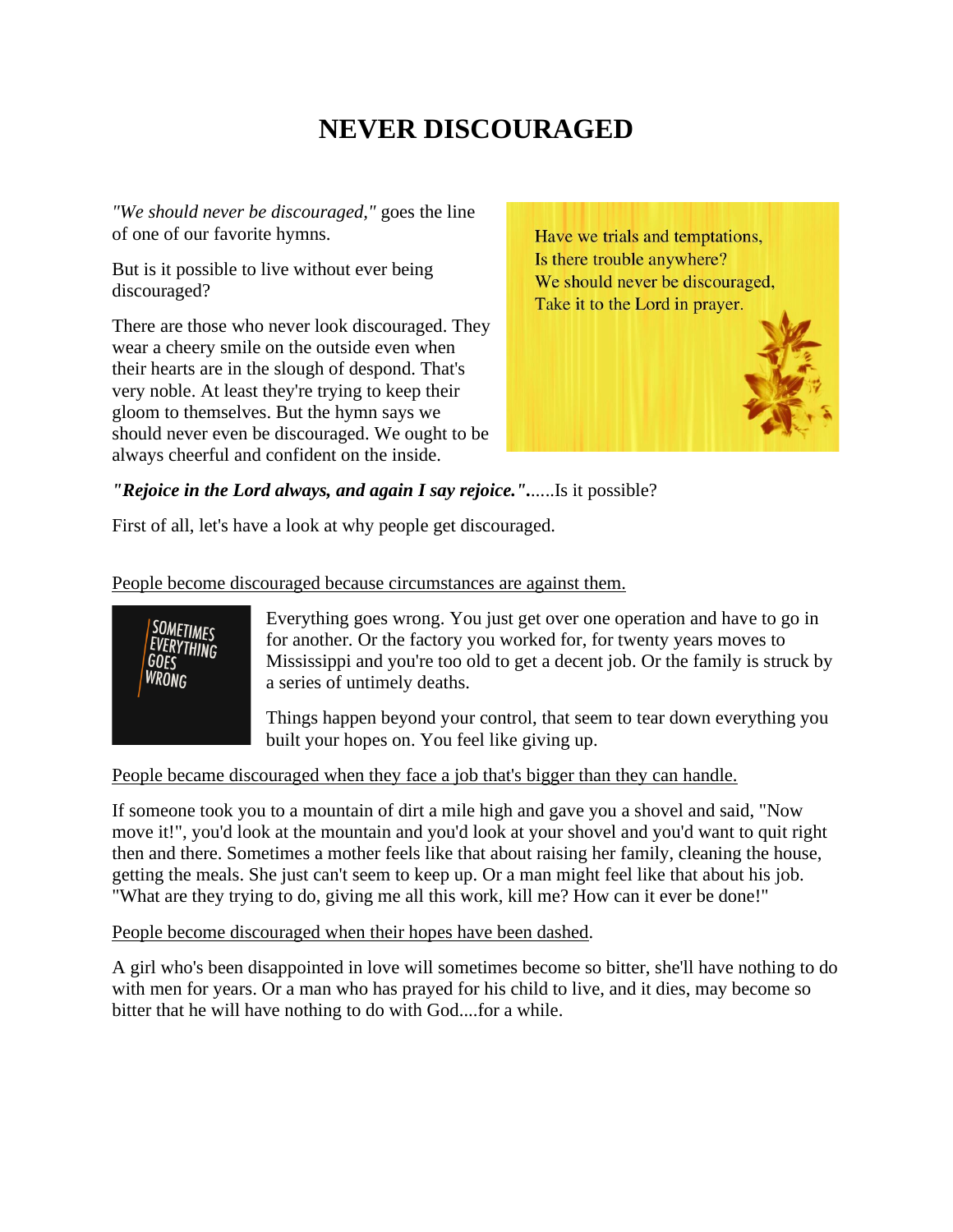### **DISCOURAGED?**



Perhaps these words will fall into the hands of someone who is chronically discouraged.

Long ago something happened to you. You were disappointed, and in that moment of disappointment something broke inside you. You gave up trying. You said to yourself, what's the use? And you haven't really tried in anything since.

You've lived your life since that day protecting yourself against further hurts; keeping out of conflicts; never sticking your neck out; never building up hopes about anything; never putting your whole self into anything that you do. You've settled for a mediocre, halfbaked existence, because you don't want to run the chance of ever being disappointed again.

"Well," you may be saying, "I have a right to be discouraged after going through all I've gone through." John the Baptist figured he had a right to be discouraged.



After all, he sacrificed more than any of us ever has. He never tasted a decent meal in all his adult life. He never had the comfort of a good wife by his side. He never had the thrill of a child's voice calling him Daddy. He never knew what it was to sleep in a soft bed. He could have had these things, but he denied himself in order to prepare the way for the Christ.

But now it appeared as if all John's sacrifice was going to waste. He's in prison. And the news he hears about Jesus sounds trivial....It sounds as though Jesus is playing on the surface instead of getting to the real business of the Kingdom. John sends some of his followers to Jesus...,

### *"Are you the one who is to come, or are we going to have to look for someone else?"*

That's the question of a discouraged man. And you'd think that Jesus would have shown John a little sympathy. After all here's Jesus out getting famous, eating with publicans and sinners, while John, who lived so faithfully, is sitting in prison.

But Jesus doesn't give John the Baptist any sympathy. Not a bit of it.

*"Tell John again what you hear and see; and tell him blessed is he who is not offended by what I do."*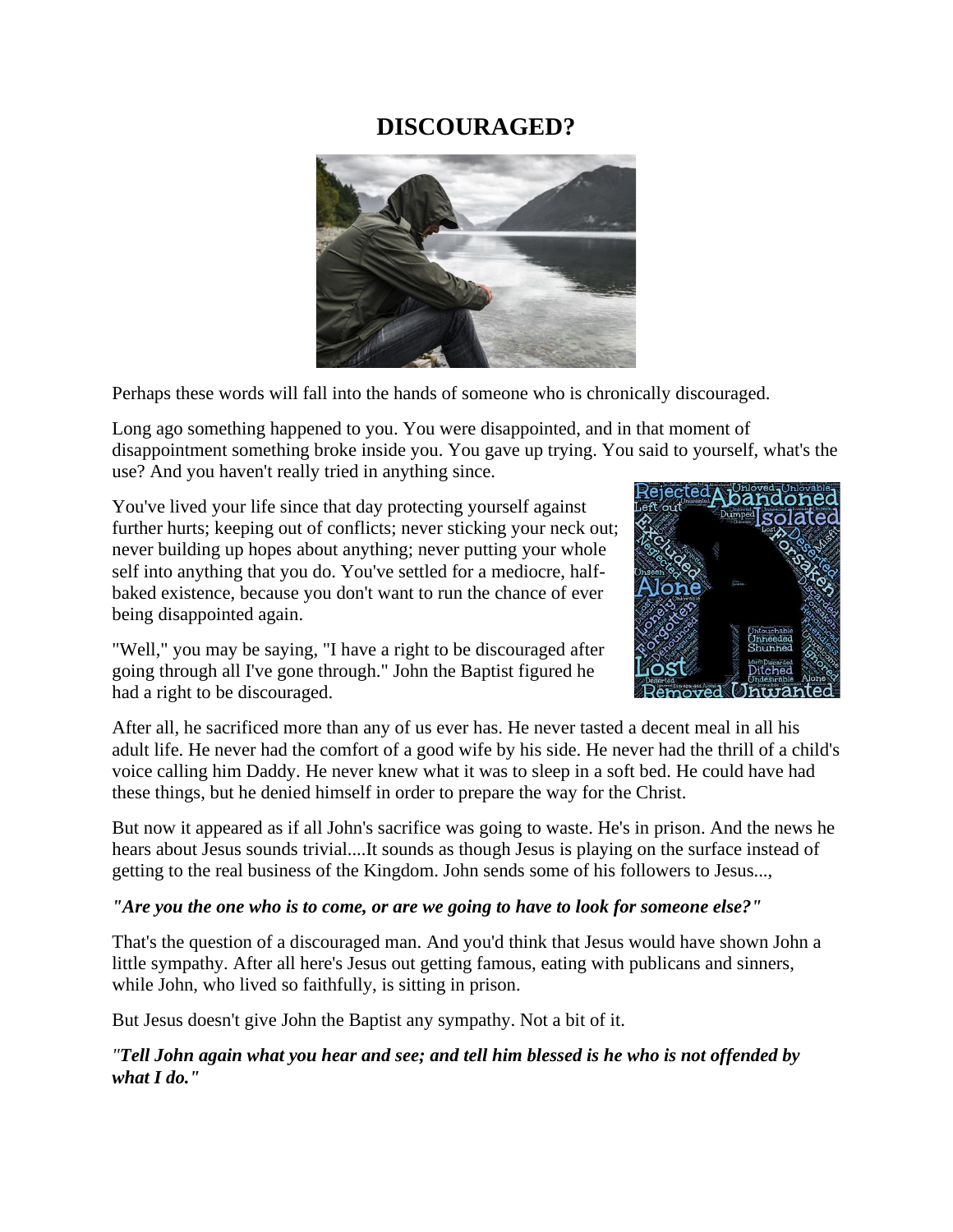Jesus just doesn't sympathize with discouragement. He never has and he never will. Jesus will forgive our sins and deliver us from evil when we ask him. But when you're discouraged, Jesus will never give you a shoulder to cry on.

As the messengers of John the Baptist walked away, Jesus turned to the multitudes and began to talk about John. "What did you go out into the wilderness to see? A piece of grass blowing around in the wind? If the wind blows north, the grass blows north; if the wind blows south, the grass blows south. Is that the kind of man you went to see? If things are going well, he's up in the clouds; if things are bad, he's down in the dumps. That's not the kind of man you went to see, when you went out to John the Baptist!

"Well, did you go out there to see a man clothed in soft clothing? People who wear soft clothing have tender skin. They can't stand irritations. They get upset when things rub them the wrong way.

The only folks who can afford to be like that live in kings' houses. That's not what you went to see when you went out to John the Baptist.



"Come on now---what did you go out to see when you went out to the Jordan? A Prophet? I'll say a Prophet! And more than a prophet! This is the one who was to prepare the way for the Christ. You went out to see a man of God. A man who can take it. A man who can stand up to the whole world. Of men born of women there is none greater than John the Baptist. A prophet indeed! Yet he who is least in the Kingdom of Heaven is greater than John."

Because even prophets get discouraged. When the pressure gets too great, they collapse. Elijah got discouraged when Jezebel was after his life. John the Baptist, the second Elijah, got discouraged when he was taken out of the race and stuck in Herod's prison.

But the children of the Kingdom, the Spirit-born servants of Jesus Christ, are allowed no room for discouragement. Discouragement has no place in the Christian life. When you're discouraged, something's wrong, not with the world, not with other people, but with you.

### **KEEP YOUR EYE ON GOD**



Do you know why Christians get discouraged? Because they're looking in the wrong direction. They're looking down. Looking at themselves. And when you're looking at yourself, you'll always end up being discouraged.

If you want your life filled with the light of God, then keep your eye on God.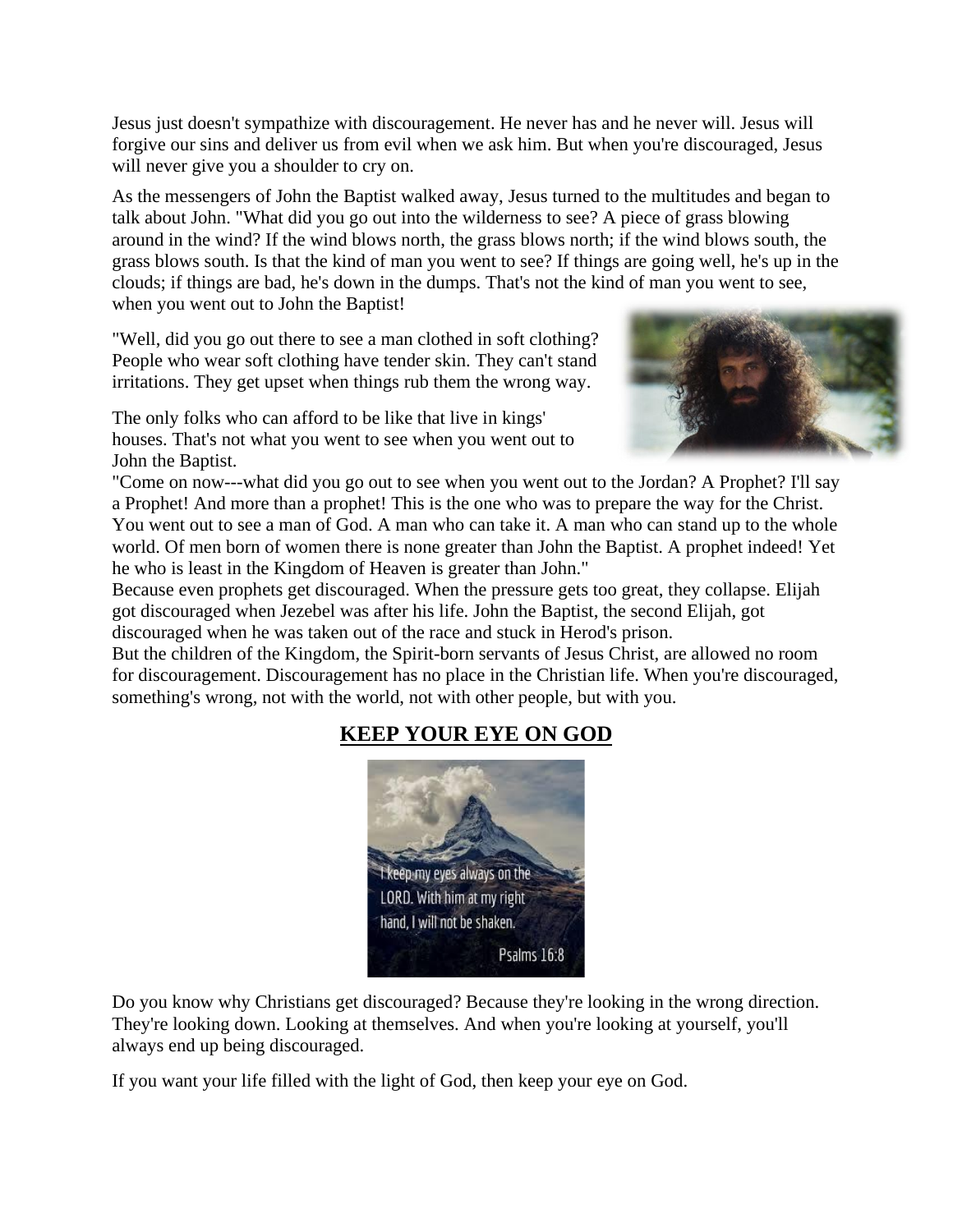David understood this.

Why, my soul, are you downcast? Why so disturbed within me? Put your hope in God, for I will yet praise him, my Savior and my God.

**PSALM 42:5 (NIV)** 

Look up! Look at God! Listen to what God has to say! Believe what God promises! Do what he tells you!

And nothing in this world, not even the devil himself, can ever discourage you.

The 11th chapter of Matthew begins with this discouraged question of John the Baptist, *"Are you the one who is to come or do we look for another?"*....It ends with Jesus turning to the multitude which had listened to all this and saying,

*"Come unto me, all ye who labor and are heavy laden* 

(you who are discouraged)

… *and I will give you rest. Get under the yoke with me, and learn from me, for I am meek and lowly of heart, and you shall find rest for your souls."* 



You'll never be discouraged.

We need to take a close-up look at our Lord's answer to discouragement. Because until we can walk through this world with unshakable confidence, we're not going to walk very far.

In the upper room the night of his betrayal, Jesus spoke a few simple words, which if you will take them and live them, will *drive discouragement from your heart forever.*

Nobody can take those words and live them and be discouraged.

*"Let not your heart be troubled. Believe in God. Believe also in me..... If you love me, keep my commandments"*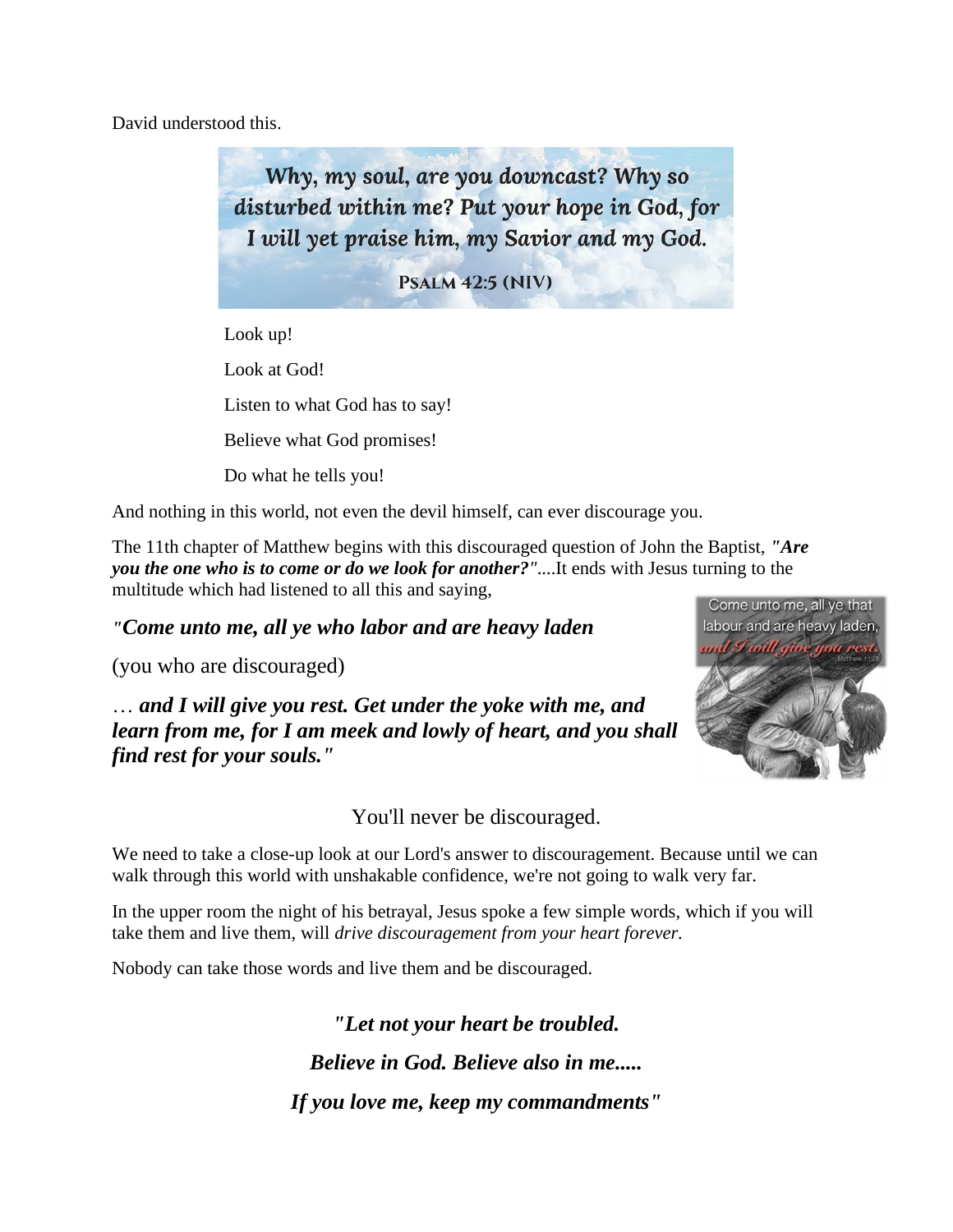### **LET NOT YOUR HEART BE TROUBLED**



That's a command. Don't let your heart be troubled. It'll want to be troubled. It'll want to be cast down and disquieted. But don't let it,

If I'd let him, my son would be up on the coffee table jumping up and down. He'd have every book out of the book case. He'd have the detergent mixed with the Spic and Span on the kitchen floor. That childish energy which can so easily become destructive has to be trained. And it's up to me, his father, and his mother, to set limits on him...for his own good.

In a similar way, your heart is like a little child. And, since the fall of Adam, it has a knack of looking for trouble. It can smell a fight a mile away. It can find something to worry about without even trying. But it is within your power to restrain it.

Let not your heart be troubled. Don't let it fly into a panic. Don't let it go down in the doldrums. Don't let it stand at the window and fret. Don't let it run away and quit the game.

As a Christian you have no more right to let your heart be troubled, than as a parent you have a right to let your child set fire to the house.

The troubled heart belongs to the pagan, not to the disciple of Jesus Christ. As far as our master is concerned, there is nothing in this world, no matter how tragic, no matter how gruesome, no matter how evil, to justify a disquieted heart.

Let not your heart be troubled.



If you want to keep your heart on the right track, do something positive with it. And the first thing to do is believe in God.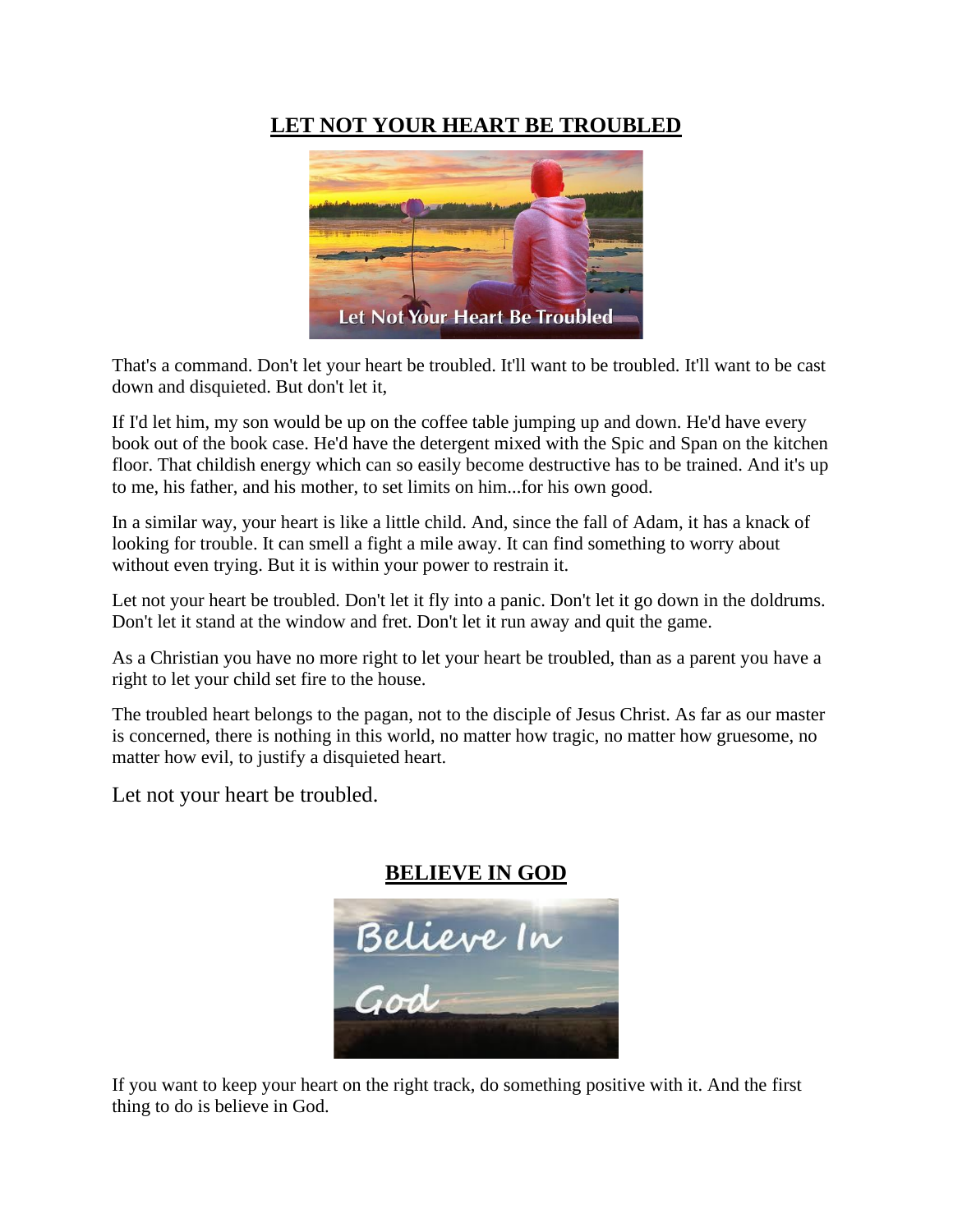Now that may sound like a strange thing....to tell church people to believe in God. I'm sure you believe there is a God. You believe there is a "Supreme Being." You believe that God created the universe. You believe that he holds the stars in their courses. But it's quite a different thing to believe in God. You may believe that I exist when you see me standing in the chancel of the church. But that doesn't say you believe in me.

If you believed in me, you'd *trust me.* You'd consider my words reliable enough to *act on them*.....and that's quite a different thing.

Sure you believe there is a God! But do you believe in God? Do you really trust him? Have you truly put yourself into his hands? I'll tell you one thing: If you're walking around with a troubled heart, you're not believing in God.

There's nothing mysterious or difficult about believing in God. The wisest man on earth, or the simplest child can believe in God. You were made to believe in God, just as the birds were made to fly. All you do is, "turn yourself over to him."

Trust yourself to him.

From now on God is going to be my rock and my fortress.

God is going to be the Lord and keeper of all my ways.

No matter what happens, I will trust God. Though he slay me, yet will I trust him.



### **BELIEVE ALSO IN ME**

Believe in God, believe also in me.

When you believe in Jesus, your faith comes into focus.

Jesus is a *member of our human race*. Jesus is *one of u*s. Jesus has *shared every temptation* we can ever know.

He is our Elder Brother. We can get close to him.

For years I didn't know what it was to believe in Jesus. I thought I was believing in Jesus by believing the 2nd article of the Creed. I never realized that I could know this Jesus who was born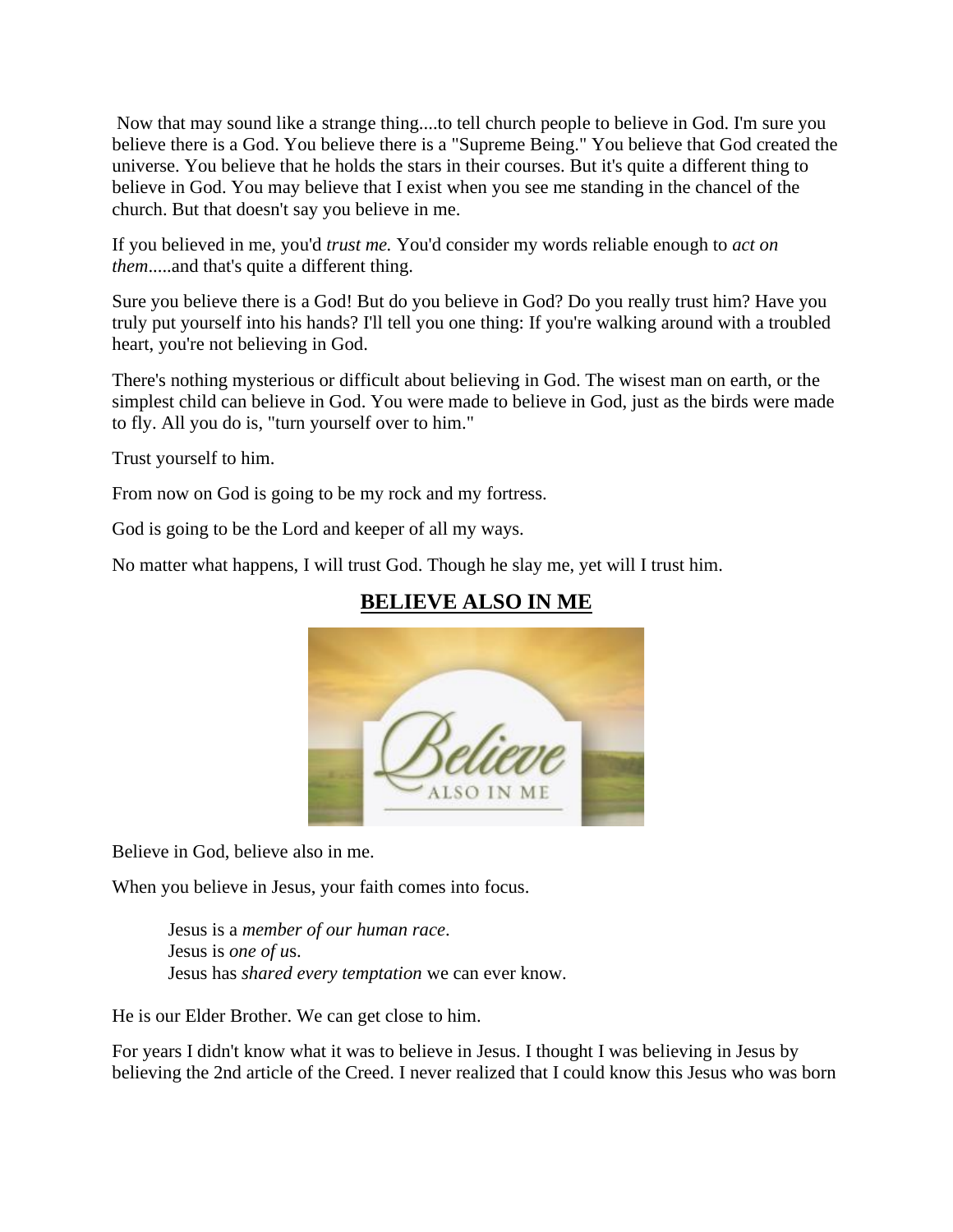of the Virgin Mary, and suffered under Pontius Pilate, until a man showed me how simple it is to know Jesus as a person; to walk with him as a friend.

"What a friend we have in Jesus," That's not a cliche; That's true. He is our friend.

### *No longer do I call you servants, for the servant doesn't know what his lord does. But I have called you friends, for everything that I heard from my Father, I have made known to you. John 15:15*

I observed this man walking and talking with Jesus in such a simple way. And I said to myself, "That's what I want." And no sooner had I said it than it began to happen. I began to believe in Jesus, and Jesus began to manifest himself to me in a thousand ways.

If this hasn't happened to you yet, it can; It can begin to happen now.

Stop being satisfied to believe a few things about Jesus… and lift up your heart to Jesus himself.

> Believe in him Call on his name

Worship him

Praise him

Enjoy him!

But friend, if you're going to believe in God and his Son for more than a few minutes beyond the "glow" of your prayers,

You'll have to turn your faith into action. Live it!



## **IF YOU LOVE ME, KEEP MY COMMANDMENTS**

Some years ago a famous book came out called In His Steps.

The book created a picture of lives which were revolutionized when people asked, "What would Jesus do?" We have to do better than that.